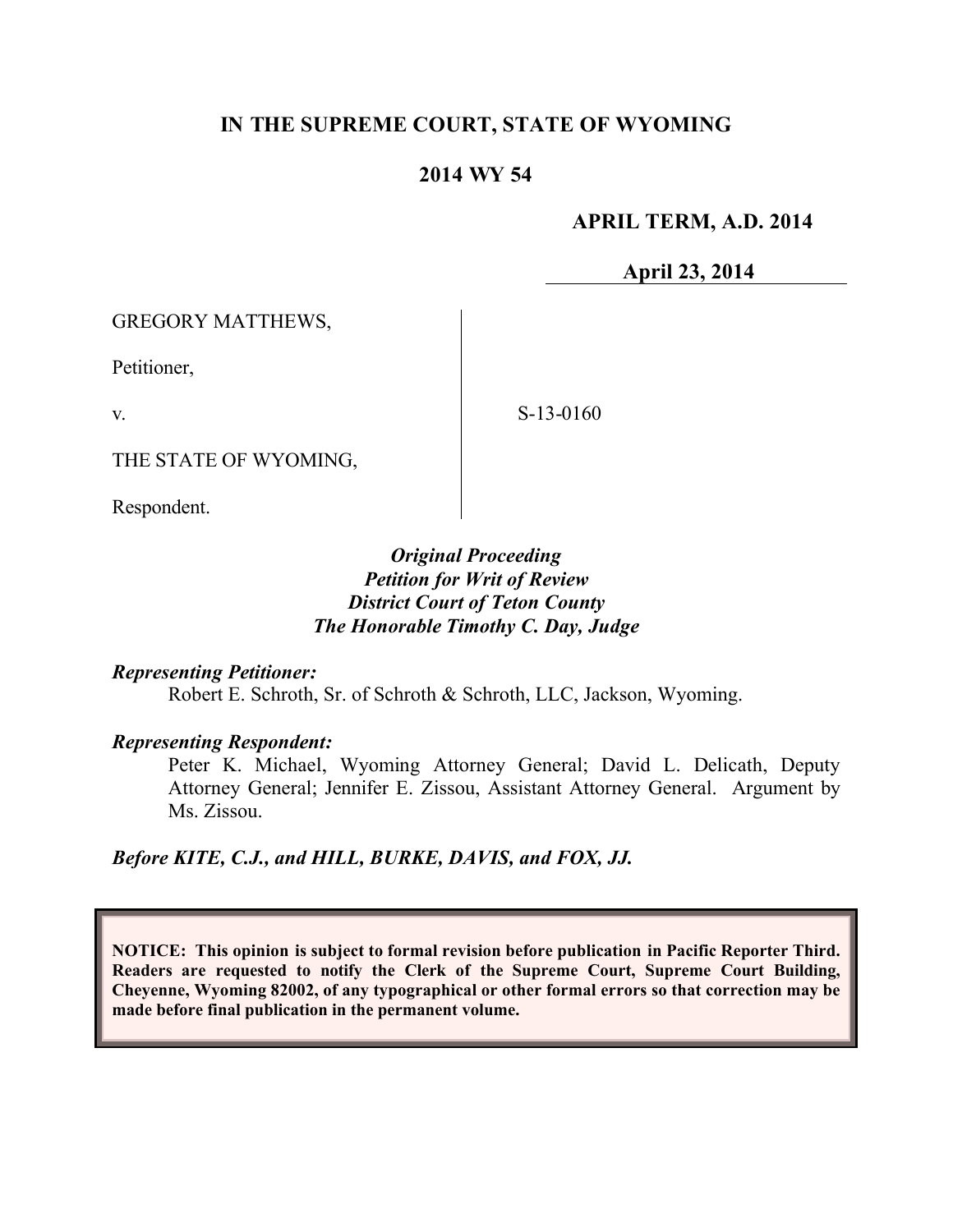### **FOX, Justice.**

[¶1] Gregory Matthews challenges the district court order affirming his circuit court conviction for interference with a peace officer. Mr. Matthews entered into a conditional plea agreement, pursuant to which a charge of driving under the influence against him was dropped, and he pled guilty to the interference charge, reserving the right to appeal three issues. The district court affirmed the circuit court's rulings on those three issues, and Mr. Matthews filed a petition for writ of review, which was granted by this Court. We reverse and remand.

#### **ISSUES**

[¶2] The parties raise several issues. We will address only one issue that was not addressed by either party, because it is dispositive: Did Mr. Matthews enter a proper conditional guilty plea pursuant to W.R.Cr.P. 11 (a)(2)?

### **FACTS**

[¶3] Jackson police officers responded to a call about a fight at The Wort Hotel in Jackson, Wyoming, on November 20, 2011. When they arrived, they were told that one of the participants in the fight was staying at the Cache Creek Motel. Officer Cunningham went to the motel and was directed to Mr. Matthews' room. Officer Ayling arrived shortly thereafter. After some questioning, the officers were unable to find probable cause to arrest Mr. Matthews on charges related to the fight at The Wort Hotel. However, the officers believed that Mr. Matthews had driven to his motel from The Wort Hotel while intoxicated, so they arrested him for driving while under the influence. When the officers gave Mr. Matthews the implied consent advisement required by Wyo. Stat. Ann. § 31-6-102(a)(ii) (LexisNexis 2013), he refused to submit to a chemical test.

[¶4] Officer Ayling obtained a warrant and went to the jail cell where Mr. Matthews was being detained to request that Mr. Matthews comply with the warrant. Mr. Matthews said "no."

[¶5] As a result of his refusal, Mr. Matthews was charged with interference with a peace officer pursuant to Wyo. Stat. Ann. § 6-5-204(a) (LexisNexis 2013).

[¶6] On November 21, 2011, the circuit court held a probable cause hearing, at which Officer Cunningham testified about facts pertaining to the interference charge. Mr. Matthews alleges that at the probable cause hearing, Officer Cunningham testified, incorrectly, that he was present in the jail cell when Officer Ayling requested Mr. Matthews' compliance with the warrant for his blood draw.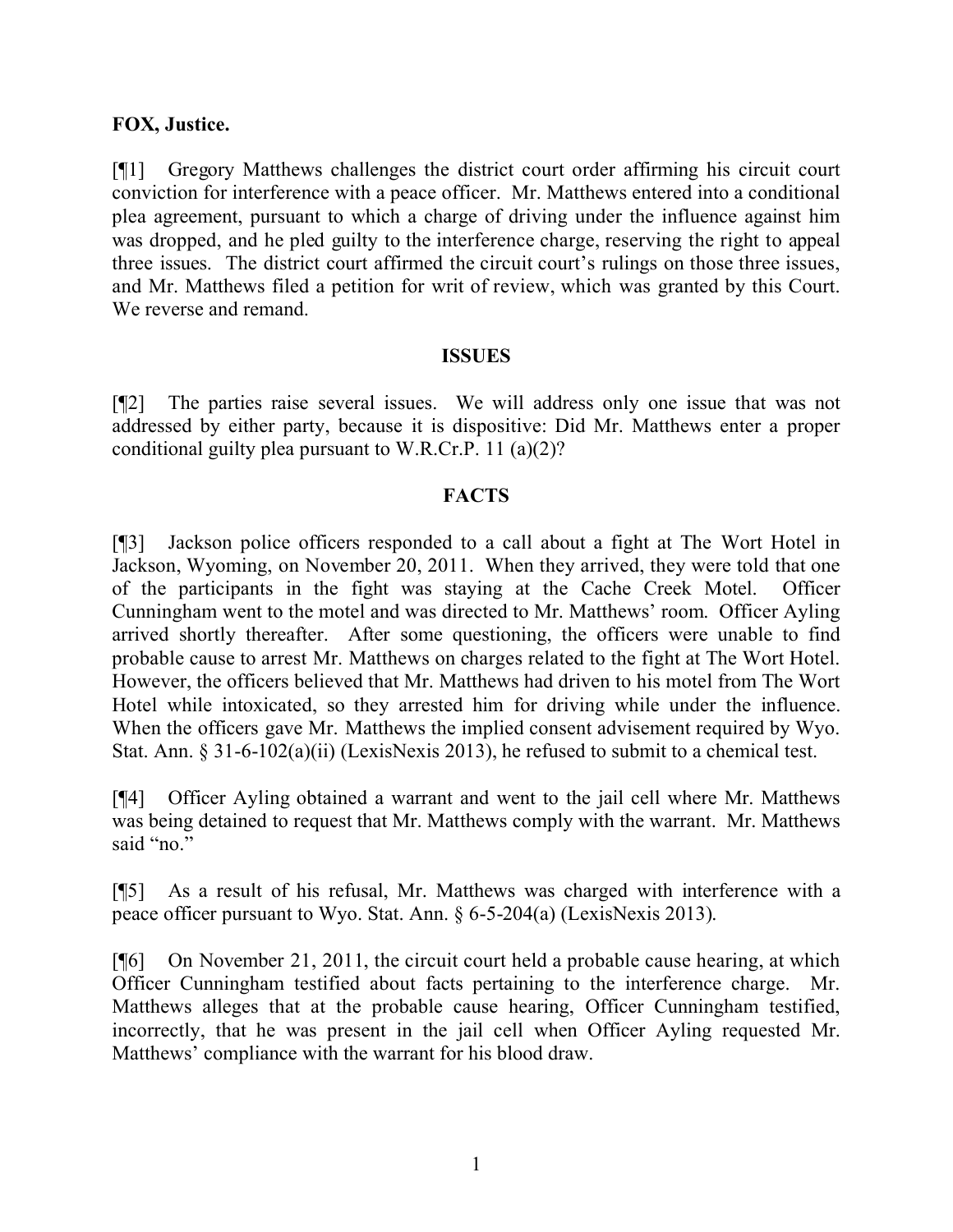[¶7] On January 4, 2012, Mr. Matthews filed a Motion to Suppress Use of Defendant's Statements (pertaining to the DWUI charge) and a Motion to Dismiss Charges (stating that merely saying "no" to a request for a blood test does not constitute interference). On January 12, 2012, Mr. Matthews filed a Motion to Dismiss for Lack of Probable Cause and Request for a Hearing. The circuit court held a hearing on the three motions on January 31, 2012, and entered its Order Denying Motion to Suppress Evidence of Defendant's Refusal to Take Blood Alcohol Tests on February 7, 2012, and Order Granting Motion for Bill of Particulars and Denying Motions to Dismiss Charges, Dismiss for Lack of Probable Cause, and Suppress Use of Defendant's Statements on February 8, 2012.

[¶8] The circuit court held, "The Court would not be able to rule on the motion [to dismiss charges] without the presentation of the kind of evidence that is necessary for the trial itself[,]" and thus, the motion did not comply with W.R.Cr.P. 12(b). The circuit court reasoned the issue of whether Mr. Matthews' oral refusal to comply with the warrant constituted interference with a peace officer was one that "has to be resolved at trial by means of a motion for judgment of acquittal" under W.R.Cr.P. 29. The circuit court denied Mr. Matthews' motion to dismiss for lack of probable cause without prejudice, stating "[t]he defendant's attorney shall be given an opportunity to listen to the recording of the initial appearance in this case, after which he can renew his motion." Mr. Matthews did not file a renewed motion on the probable cause issue.

[¶9] The conditional plea agreement filed with the circuit court on February 14, 2012, was signed by counsel for Mr. Matthews and the Teton County Prosecutor and specifically reserved Mr. Matthews' "right to appeal the Court's ruling (Orders filed Feb. 7 & 8, 2012) denying his pretrial motions." The circuit court orally approved the conditional plea.

[¶10] Mr. Matthews timely filed his appeal in the district court. After considering the parties' briefs and hearing the parties' arguments (including a second argument after remand of a specific issue to the circuit court), the district court ruled that:

- 1. Mr. Matthews' appeal of the denial of his motion to dismiss based on lack of probable cause was procedurally barred because it was not raised or decided on its merits by the circuit court.
- 2. Mr. Matthews' verbal refusal to comply with the search warrant did constitute interference with a peace officer pursuant to Wyo. Stat. Ann. § 6-5-204(a).
- 3. The implied consent advisement given to Mr. Matthews pursuant to Wyo. Stat. Ann. § 31-6-102(a)(ii) was lawful, and not false or misleading.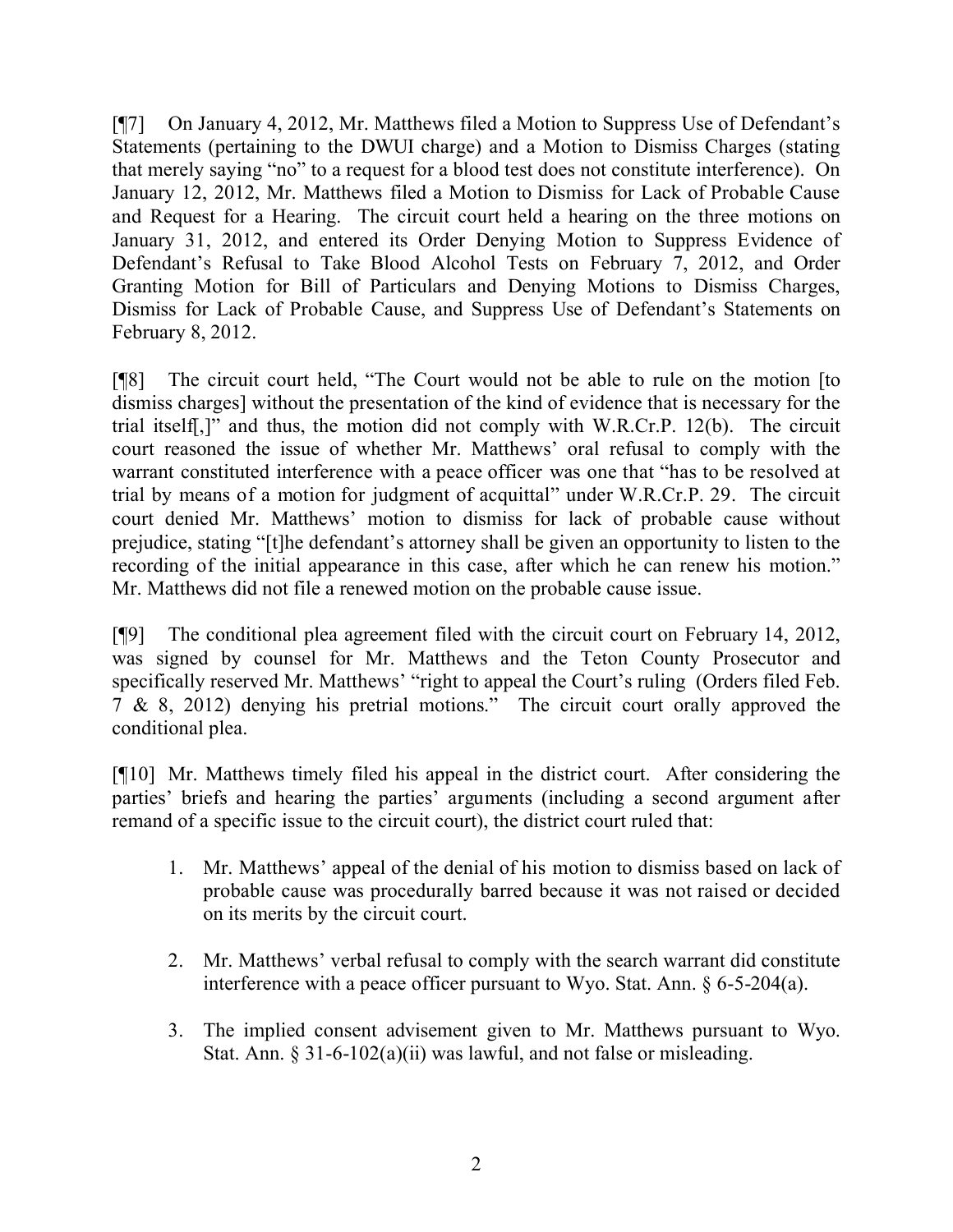- 4. The sentence imposed was not excessive (this issue was not raised in the Petition for Review to this Court).
- 5. The motion to suppress Mr. Matthews' refusal to comply with the warrant was properly denied, as the question whether he would comply did not constitute "interrogation" necessitating the advisement required by *Miranda v. Arizona,* 384 U.S. 436, 86 S.Ct. 1602, 16 L.Ed.2d 694 (1966).

[¶11] This Court granted Mr. Matthews' Petition for Writ of Review to review the district court's order affirming the orders of the circuit court.

## **STANDARD OF REVIEW**

[ $[12]$ ] This case involves the proper interpretation of W.R.Cr.P. 11(a)(2), a question of law that we review *de novo. Walters v. State*, 2008 WY 159, ¶ 12, 197 P.3d 1273, 1277 (Wyo. 2008).

## **DISCUSSION**

### *Propriety of the conditional guilty plea*

[¶13] The Wyoming Rules of Criminal Procedure allow for conditional pleas:

With the approval of the court and the consent of the attorney for the state, a defendant may enter a conditional plea of guilty or nolo contendere, reserving in writing the right, on appeal from the judgment, to seek review of the adverse determination of any specified pretrial motion. A defendant who prevails on appeal shall be allowed to withdraw the plea.

W.R.Cr.P. 11(a)(2).

[¶14] The conditional plea procedure recognizes that going to trial to preserve the ability to appeal pretrial rulings can be a waste of time and energy, and it has been praised by the United States Supreme Court as a "commendable effort[] to relieve the problem of congested criminal trial calendars in a manner that does not diminish the opportunity for the assertion of rights guaranteed by the Constitution." *Lefkowitz v. Newsome*, 420 U.S. 283, 293, 95 S.Ct. 886, 891, 43 L.Ed.2d 196 (1975).

[¶15] A valid conditional plea must include the following elements: First, the "parties must make a reservation of the right to appeal a specific issue in writing," *Walters*, 2008 WY 159,  $\P$  14, 197 P.3d at 1277, so that the pretrial issues preserved for appeal are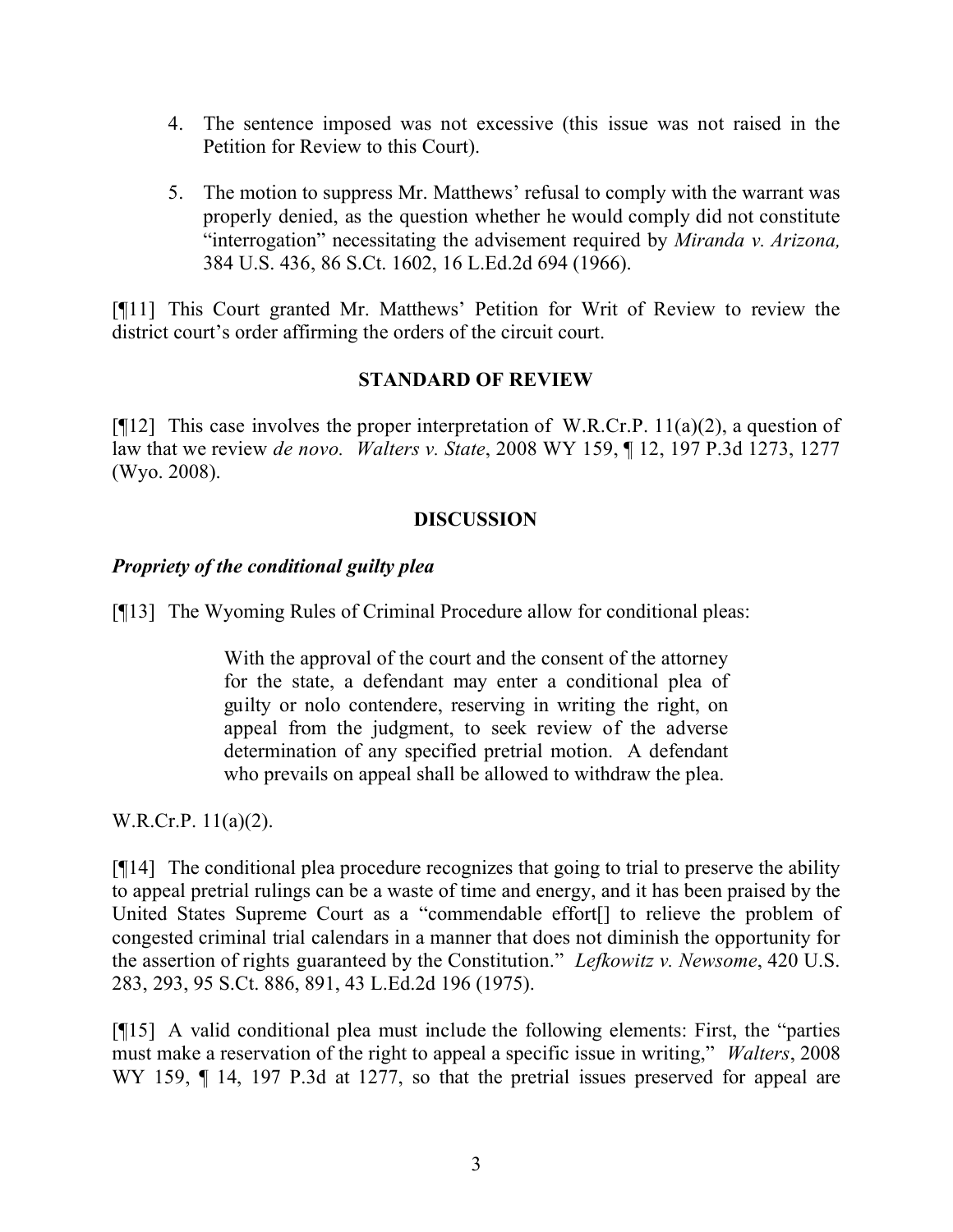identified precisely.<sup>1</sup> Here, the circuit court ensured that the issues to be appealed were identified in writing on the conditional plea agreement. Second, the State must consent to the conditional plea. *Id.* at ¶ 15, at 1277. The State consented by the Teton County Attorney's signature on the conditional plea agreement. Third, the trial court must approve the conditional plea. *Id.* Although the circuit court's approval does not appear in the pleadings, it orally agreed to the conditional plea at the February 14, 2012 plea hearing. Finally, our cases have imposed a fourth requirement, that "conditional pleas" will be allowed only when the decision of the [appellate] court . . . will dispose of the case either by allowing the plea to stand or by such action as compelling dismissal of the [charges] or suppressing essential evidence." *Id.* at  $\P$  15, at 1277-78.

[ $[16]$ ] The clear language of W.R.Cr.P. 11(a)(2) limits conditional pleas "to seek review of the adverse determination of any specified pretrial motion." As the circuit court found, Mr. Matthews' motion to dismiss did not comply with W.R.Cr.P. 12(b) and was not a proper pretrial motion. W.R.Cr.P. 12(b) limits pretrial motions to a "defense, objection, or request which is capable of determination without the trial of the general issue . . . ." The general issue to be determined at trial is precisely whether Mr. Matthews' conduct constituted interference with a peace officer, and thus it could not be raised in a pretrial motion. Denial of Mr. Matthews' motion to dismiss is therefore not eligible for review in a conditional plea. *See United States v. Yager*, 756 F.2d 1058, 1063 (5th Cir. 1985) (rejecting attempt to appeal entrapment defense in a conditional plea because "entrapment is not an issue susceptible to *pretrial* motion and disposition").

[¶17] We have said that a defendant should not be "allowed to take an appeal on a matter which can only be fully developed by proceeding to trial." *Walters*, 2008 WY 159, ¶ 15, 197 P.3d at 1277. The circuit court correctly found that Mr. Matthews' motion to dismiss the interference charge could not be ruled upon without development of the underlying facts at trial, and it advised the motion should be brought as a motion for judgment of acquittal pursuant to W.R.Cr.P. 29. (Although the circuit court proceeded to obtain the sworn testimony of Mr. Matthews and Officer Ayling at the plea hearing, $<sup>2</sup>$  that</sup> testimony is not a substitute for the full presentation of the facts that would occur at trial.)

[¶18] In *Walters*, we declined to address any of the issues raised in Mr. Walters' conditional plea because "two of the three issues are not dispositive," concluding "that the entire plea is invalid." *Walters*, 2008 WY 159, ¶¶ 23, 25, 197 P.3d at 1279, 1280. Because one of the three issues included in Mr. Matthews' conditional plea is not a valid pretrial motion and is therefore not reviewable in a conditional plea appeal, the entire plea is invalid. Mr. Matthews should be allowed to withdraw his conditional guilty plea.

 <sup>1</sup> Not all courts adhere to the writing requirement if the "record sufficiently demonstrate[s] that the defendant intended to preserve the right to appeal a specific issue or issues." *Id.* at ¶ 14, at 1277.

<sup>&</sup>lt;sup>2</sup> Based on the record before us, it does not appear that the officer's request for Mr. Matthews to comply with the warrant, and Mr. Matthews' negative response, is sufficient to constitute interference; however, this determination will have to await a full development of the record at trial.